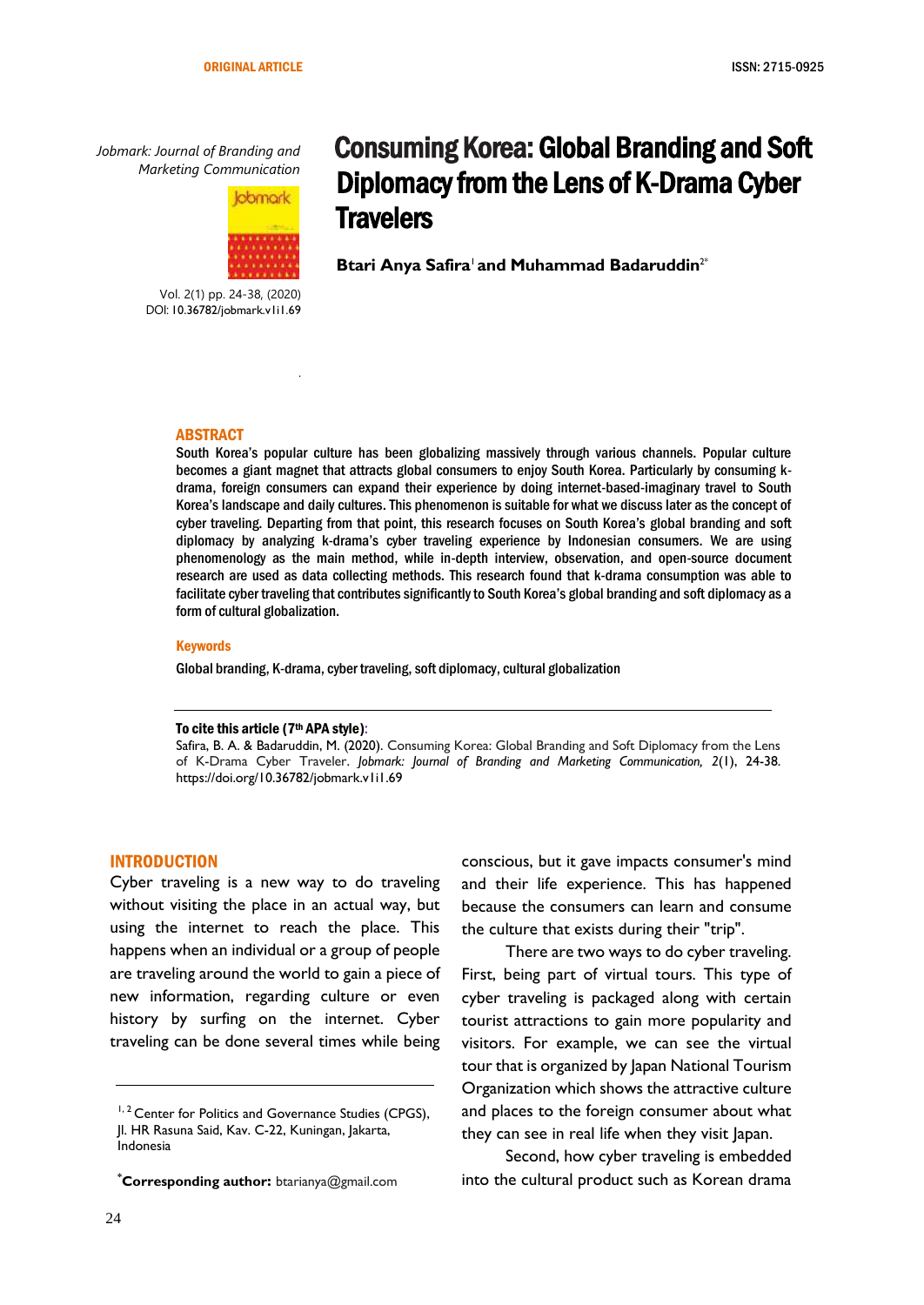(k-drama) that is distributed to foreign consumers. In this form, the foreigner is not intentionally doing the cyber traveling, but they travel along with consuming the k-drama. For example, the traveler who watches k-drama will have a chance to the exposure to the Korean culture. Since technically consumer uses online media, they will dive into the system that has different characteristic compare to the consumer who watches through television. The introduction of this way is unique because all the consumers need to do is to be exposed to an on-going drama or any advertisement from Video on Demand (VOD).

By inserting the cyber traveling concept inside the k-drama, it gives more contribution to the selling of popular culture of the Korean wave. The k-drama is also having an opportunity to recycle its popularity by attracting new foreign consumers. The indicator of its comeback can be seen through how the dramas that have less popularity inside Korea but managed to be popular in other countries. For example, Lie to Me was a drama that less popular for the South Korean market that happened due to the fact that this drama's quality is not as good as what the consumers expected. But the condition was different when it entered the Chinese market. Using IQIYI, one of China's popular VOD, this drama gains lots of positive feedback and became very popular (KOCIS, 2015).

Another example is when Nepal started to consume k-drama. The kind of k-drama that they watch is not a brand-new one, but the one that has been released years back, like Winter Sonata that was released in Korea more than a decade before it entered the Nepal market. That is why we can see that not only cyber traveling opens a new way for the recent dramas, but also the ones from the past that counted as the classics.

It certainly looks different from how kdrama managed to stay put during the TV era, before the public using VOD more. For example, the emergence of k-drama in China started in 1997 through What is Love all About (Soliha & Briandana, 2015). The drama was aired on China Central Television Station (CCTV) and became the second highest-watched drama during that time. The success of k-drama has caught several countries' eyes, such as Singapore, Malaysia, Thailand, and Indonesia. According to the Ministry of Culture and Tourism of Indonesia, South Korea has exported k-drama from US\$ 12,7 million in 1999 to more than US\$ 50 million in 2007. The increase is magnificently high because k-drama cost cheaper rather than other East Asia dramas, like Japan and Hongkong.

Especially for Indonesia, k-drama is a fresh air that came during the need for new and upto-date content. Besides being fresh content, kdrama was also cost cheaper than most drama such as Japan and Hongkong. It's also became the plus point while k-drama became something new and promising. After managed to show how powerful their content, k-drama became something that most adults watched during their free time on TV. But after VOD appeared, people started to change their perspective. They prefer to watch from their phone, pc tablet, or laptop. Even though k-drama on TV wasn't fully left behind, the amount of people that start subscribing to VOD was increased.

Since the excitement on VOD appeared, consumers start to change their consumption from k-drama on television to k-drama on VOD. This is happened because of certain reasons. First, k-drama getting less airing time on television, particularly for the case in Indonesian market. Second, VOD become a new thing and served more airing time for k-drama. Third, there is big potential for a larger market of kdrama, as long as they serve what consumers want (Khoiri, 2018).

While expanding their culture to the world, South Korea has been keeping trying to innovate its way to introduce the Korean Wave using k-drama. To reach a larger consumer with larger age scope, South Korea tried to use other media besides VOD and television. They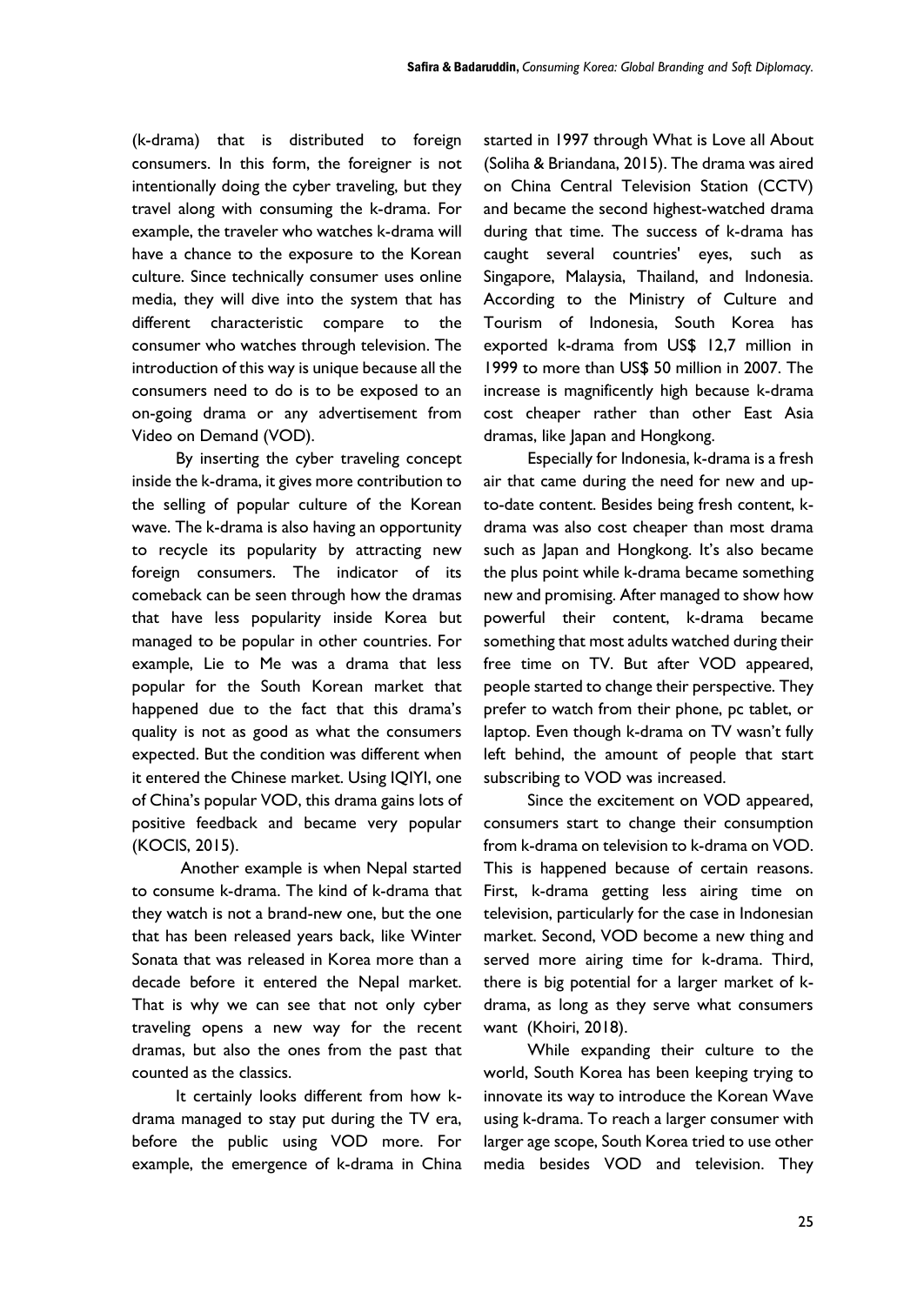improve their expansion move through social media such as YouTube, Vlive, and KakaoTV as their new platform. While introducing this new way to provide the content, k-drama also introduced what we called web series (also known for web drama). What makes it different from consuming VOD and television is consumers don't need to have a subscription or any certain gadget such as television or computers. Web series not only served a lighter version of k-drama but also bold enough to tell the story of South Korea's society in deeper concept. This contributes the rise of consumers, even contribute to the rise cyber traveler itself.

Concerning the analysis of a South Korea's culture scholar, Ashanti Widyana (Febrian, Angelina, & Islam, 2020), she assumed that there are two key points behind the reason why k-drama consumption is getting bigger and massively invade foreign market, particularly Indonesia. First, is a 'differentiation'. As a country that have different cultures from the rest of the world, South Korea had something that is uniquely marketable. They also can provide different stories compare to the other country with rather similar content. There are lots of drama genres with different approaches that can become consumers' options. Second is a 'totality'. Despite most of k-drama scenarios are written based on reality or mix of reality and fiction, the production process has put higher standard to meet the perfect picture of reality. The k-drama industry was known for how tough it is, the production team need to sharpen their ability because the expectations for the industry always changing. They need to be adaptable, managed to work with the plot to fit the society, and managed to make the story as natural as possible. This is probably the reason why South Korea is so superior in producing k-drama from fantasy to colossal.

This research will use cultural globalization to approach the case of k-drama as a medium of cyber travelling. Globalizations itself are a form of aspirations and determinations for a new way to contribute on uniformity of ideas and systems in the world (Larasati, 2018). According to David Held, globalization is a spatial phenomenon that related on how there was a gap between communities until the escalation of phenomena's intensity. In globalization, there are several sectors that contribute for being part of a multidimensional process. In this research, we are focusing on how culture could impact the process of international relations.

This research will also use cyber culture and cyber travelling concepts. Cyber culture was introduced as a set of social, ethics, histories, and languages expectations that were used by people that active on the internet. Jakub Macek (Macek, 2004) described cyber culture as a culture that abstract, confusing, and used to express a set of problems. This gave us a highlight on the fact that cyber culture is a reflection of people expectations and interactions that they really want to happen. That's the reason why most cyber culture managed to become one with the majority, because it's something that they really want to happen in reality.

While cyber travelling is a new concept that was based on Ibrahim Kurt and Hakan Gok's research (Kurt & Gok, 2015). Cyber travelling described as an individual or group doing a traveling to certain place without actually going there. This concept will be using internet as part of their supporting factor.

This research will elaborate deeper about South Korea's global branding and soft diplomacy from the Indonesian cyber travelers' experience in consuming k-drama. And also, this research will also pay attention on how the cyber travelers use k-drama as their tool to 'visit' South Korea and to learn South Korean culture.

# **METHOD**

This research use phenomenology as a method with a descriptive analysis. Refer to Edmund Husserl (Mujib, 2015), he categorizes phenomenology into two forms. Firstly,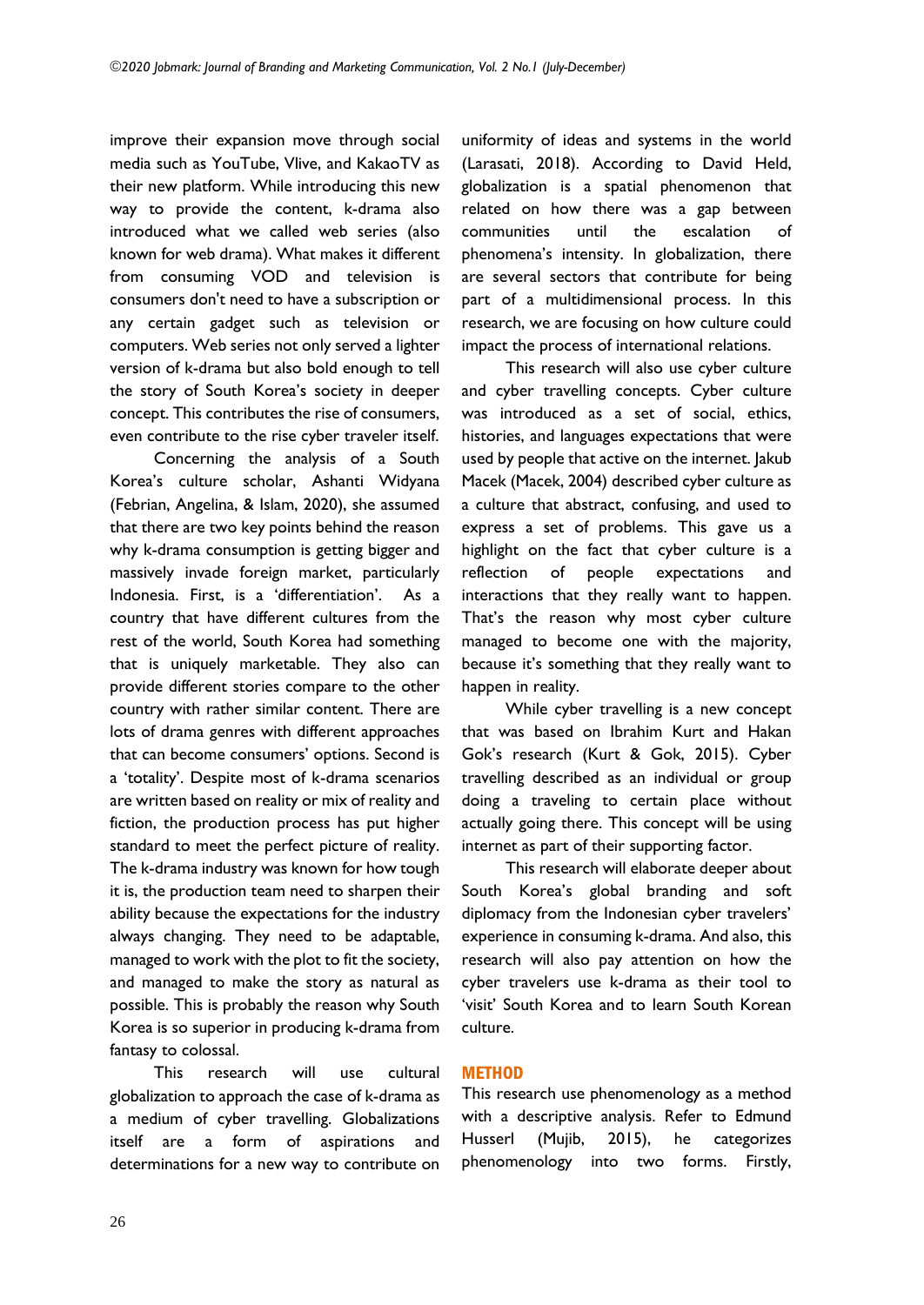phenomenology as a form of subjective experiences; and secondly, phenomenology as a study to learn about consciousness from an individual perspective. While Martin Heidegger (Tuffour, 2017) believes that phenomenology is a study about life experiences of individual or group. But depending on the situation, phenomenology can evolve, but still focusing on learning experiences from human's conscious.

Using phenomenology will reveal the meaning behind consumer's experience through consuming k-drama using cyber travelling. That means it will give various meanings depend on how the researchers abstracting the subjects' results.

This method is involving two Indonesians who intensively consume k-drama and experience cyber travelling through their kdrama consumption as subjects of our research. Both subjects need to pass the sets of criteria; firstly, the subjects must access k-drama through internet. Since there are several ways to consume k-drama, we tried to focus on consumers that access k-drama by internet due to our focus on cyber travelling. Second, the subjects must be deeply interested on South Korea's popular cultures especially k-drama. Most of the consumers start to like Korean wave from other South Korea's cultures such as k-pop and k-beauty. Because of how k-drama can deliver most of South Korea's culture, there's some consumers that become multi-fans with the cultures.

Third, the subjects have intensively consumed k-drama for at least six months before this research. This criterion is used to filter the character of k-drama consumers, since there are passive and active consumers for kdrama. Mostly, the active one is more vulnerable to k-drama affecting their life choices and experiences. Being active consumers also showed that consumers are more understanding over the inside of k-drama, so we believe it will deliver more results than the passive consumers.

Fourth, k-drama has been part of the subjects' daily life. For most of active consumers, k-drama has been part of their daily life. Since k-drama is easier to be accessed, consumers can watch k-drama from anywhere. For example, even when consumers were at crowded public transportation, they can easily enjoy k-drama with their own gadget. This portrait can show about how k-drama has a place in their consumers' life and how the consumers bound to it.

Fifth, k-drama affected the subjects' emotions and influence the subjects on how to think. K-drama took most of their stories from the reality of their consumers, and they even tried to give consumers the expectations that they want. So it's make sense that k-drama is relevance to consumers' life, even they can't put the differences between reality and the k-drama world. This effect how they think and feel, like for example their preferences in food, clothes, or even words.

Despite the criteria that have been prepared, both subjects have different backgrounds. Subject 1 is a college student and now it's 22 years old. She started to consume kdrama since 2007 and spent at least 50 hours per month with a fee around Rp 30.000. Subject 2 is a business development executive and on the age of 27 years old. He started to consume k-drama around 2012 for 30 hours per month. He spent Rp 50.000 for internet data because he uses webs that let him watch k-drama for free.

In this research, we will use several data collecting methods. First, there's an in-depth interview as main data collecting method. According to Kristin G. Esterberg (Esterberg, 2002), an interview is an activity that involves question and answer to exchange information and validate the remaining data. Adding the indepth, the interviews become a deeper data collecting. Researchers are required to do several interviews for every subject. This is to make sure that the result is accurate. The reason why we using the in-depth interview are due to understand subjects' thought about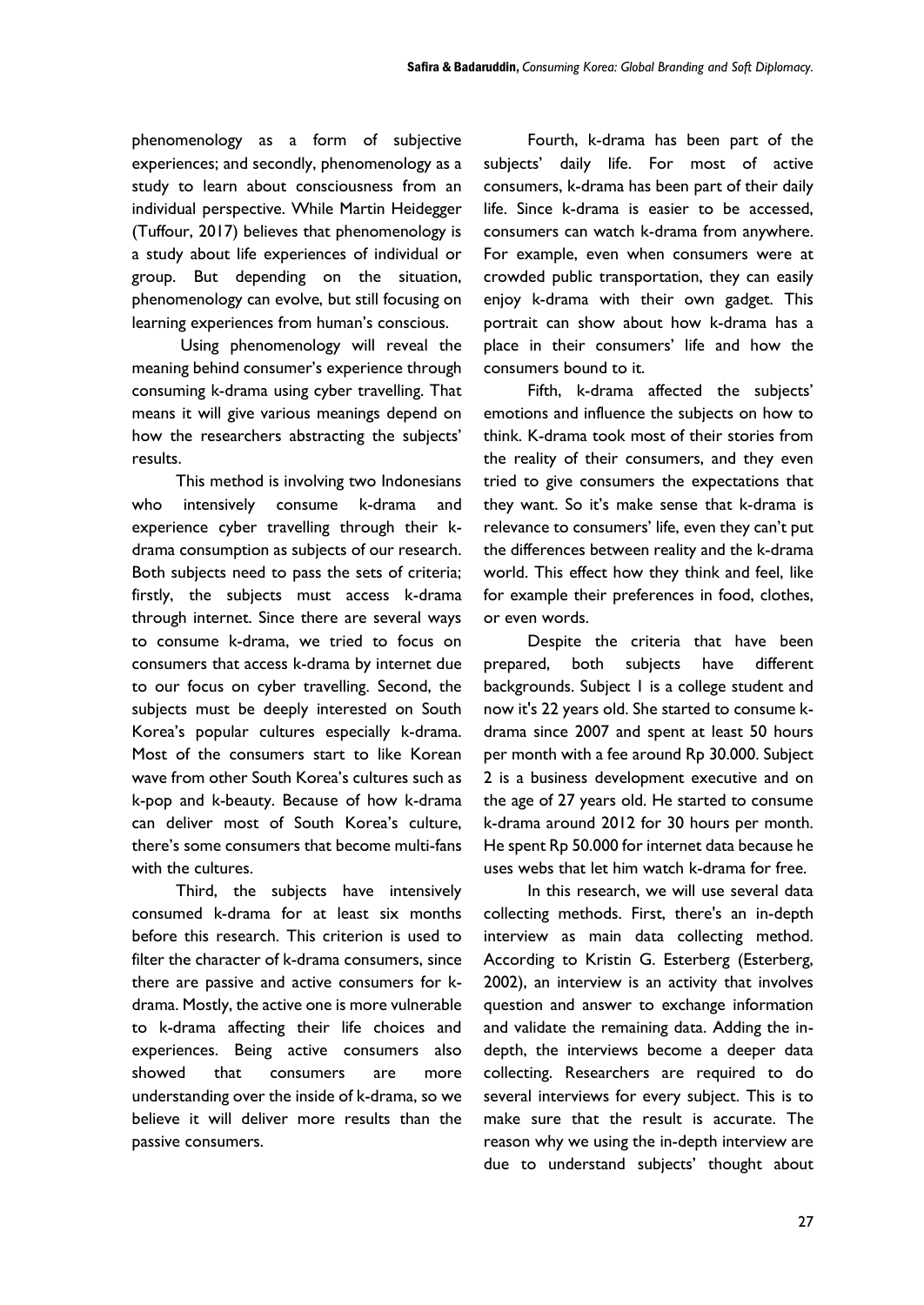things related to k-drama. While understanding, subjects will be more aware on what the purpose of the interview. Because these interview take several times, interviewer can learn subjects' body language and insight thought that probably doesn't related on some question but can be used to support the main data, and also let subjects' to correct the result when they feel like it doesn't suit their words.

Second, observation is the most fundamental collecting data that focus on recording the symptoms with the help of several instruments to gain the data (Adler & Adler, 1987). While virtual observation focuses on data that have open sources in the internet, the result will be use as supporting data for the main result. The purpose of using observation is to learn about consumers' attitude and experience. Researchers not only focus on observing subjects, but also observing the cyber world and its common topics that suit the research. It's to make sure that the result can be applied to any consumers that consume k-drama from internet.

Third, documentation that focus on collecting data and information in any form, such as book, document, and picture that later will be use as supporting data (Sugiyono, 2015). In this research, we will be documenting in the form of picture or screenshot that according to what the subjects said. This data can be used to validate if the subjects' words is accurate or not. Through documentation, researchers can provide any evidences from either subjects or consumers from the internet. While it can be used to validate the data, it can also be used to prevent the research for going outside the research question. It will give the research a line between what that needs to be search and what that need to be avoided.

The last method is document searching. There are two types of documents, primary document and secondary document. Both of the documents are the independent one that based on researchers. The kind of documents that can be use is subject personal document, document that available on internet, and journals (Bakry, 2016). The purpose of this method is to make sure that what subject said during the interview is the same as what happened on public. This can show how accurate the result of the interview or how much the similarities that available between subjects and k-drama consumers in general. Beside on using it to validate the accuracy of data and the similarities, document searching also gave researchers some boundaries over what kind of research that have been developed. This will keep the research to be new and unique while using other research as part of the base.

# FINDINGS AND DISCUSSION

# Perceiving and Consuming the Korean Beauty (Places, Cultures, Casts, Products) through K-Drama

In perceiving and consuming k-drama, there are at least four aspects that we need to understand, included Places, Cultures, Casts, and Productions. These aspects have highly impacts on how consumers choose to consuming kdrama or even using the experiences to be part of their daily life.

# Places

For k-drama industry, choosing the right place is very important. The production need to understand which place will be better for the cinematography or to attract consumers to watch the drama. Choosing places inside South Korea will also give the production team some advantages, like how they can adjust the scene with the situation and the feeling according to the place. It's also can be used as a long term advantage, like promoting the places as part of the cultural places for tourists.

Using places around South Korea also will give benefits to the country. Not only that the place will turn into cultural place, but it will also become a tourist destination. According to Kim Chang Beom, using k-drama is the form to introducing k-drama but using the tourist destination. When a drama is release, the place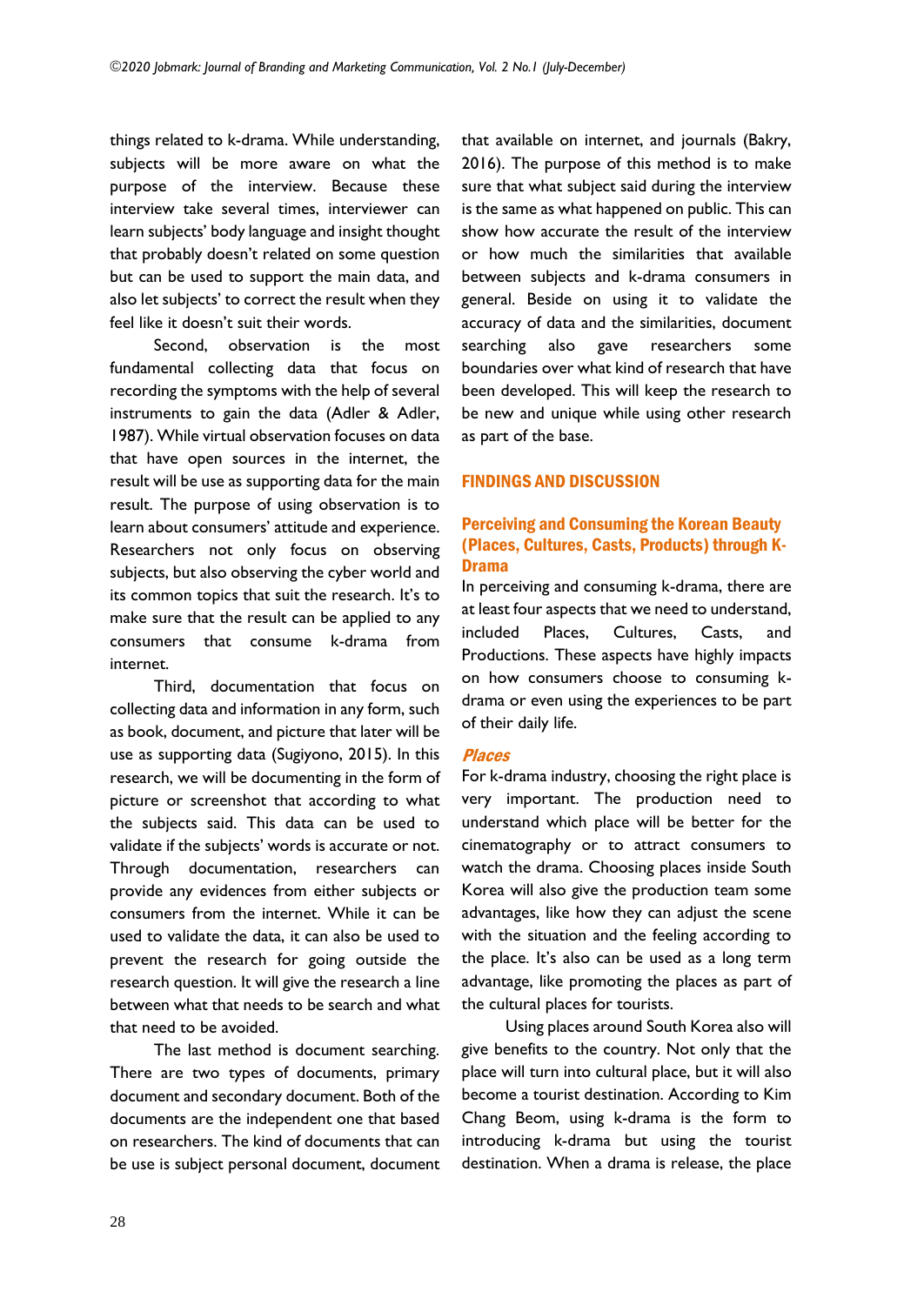that used as part of the scene will be the reason tourists come to South Korea. It will turn those places into tourist destination that is recognized by consumers.

In order to make sure that the flow of tourist to come to South Korea, the government took several steps to maintain the influence (Trolan, 2017). First is to introduce the place through k-drama. It was important to see the place through the screen, so the viewers will found it as somewhere that tempting to visit.

Second, to make sure than South Korea has wide relations with countries across the world. Through organization like the Korean Tourism Board and the Korean Culture and Content Agency, they utilize k-drama as part of Korean wave through media such as internet. The government even opened cultural centers at several countries to introduce and educate people and raise the amount of tourist that will visit South Korea

Third, promoting the place as a set of kdrama. It's also can be seen as a branding that people to visit South Korea and see the modern world that they created through k-drama. This also improved the amount of tourist that visiting the place only because they saw it through drama. It's also help small business around the place that was shown through k-drama.

For example, we can take a look on Jumunji beach (Ho, 2020). Before the place was used as a set on Goblin<sup>1</sup> (Doo, 2017), Jumunji beach is nothing more than a regular beach that people only visiting during summer. But it's also probably the main reason that production team used it as set, because it's not hard to maintain and can boost more tourist to the beach. Jumunji beach became well known as a place when the main character, Ji Eun-Tak called Kim Shin during a winter on the middle of the beach. The scene was well known with the red shawl that became a special figure during the drama.

When the drama actually finished, Jumunji beach became a popular spot and many people came to recreate the scene and became closer to Ji Eun-Tak and Kim Shin through they own reality.



**Figure 1.** Jumunji Beach as seen in Goblin (*source*: TVN)

what people saw through k-drama is something they will see in the reality. They encouraged

Based on the example, we can figure it out that k-drama bring a huge impact on how a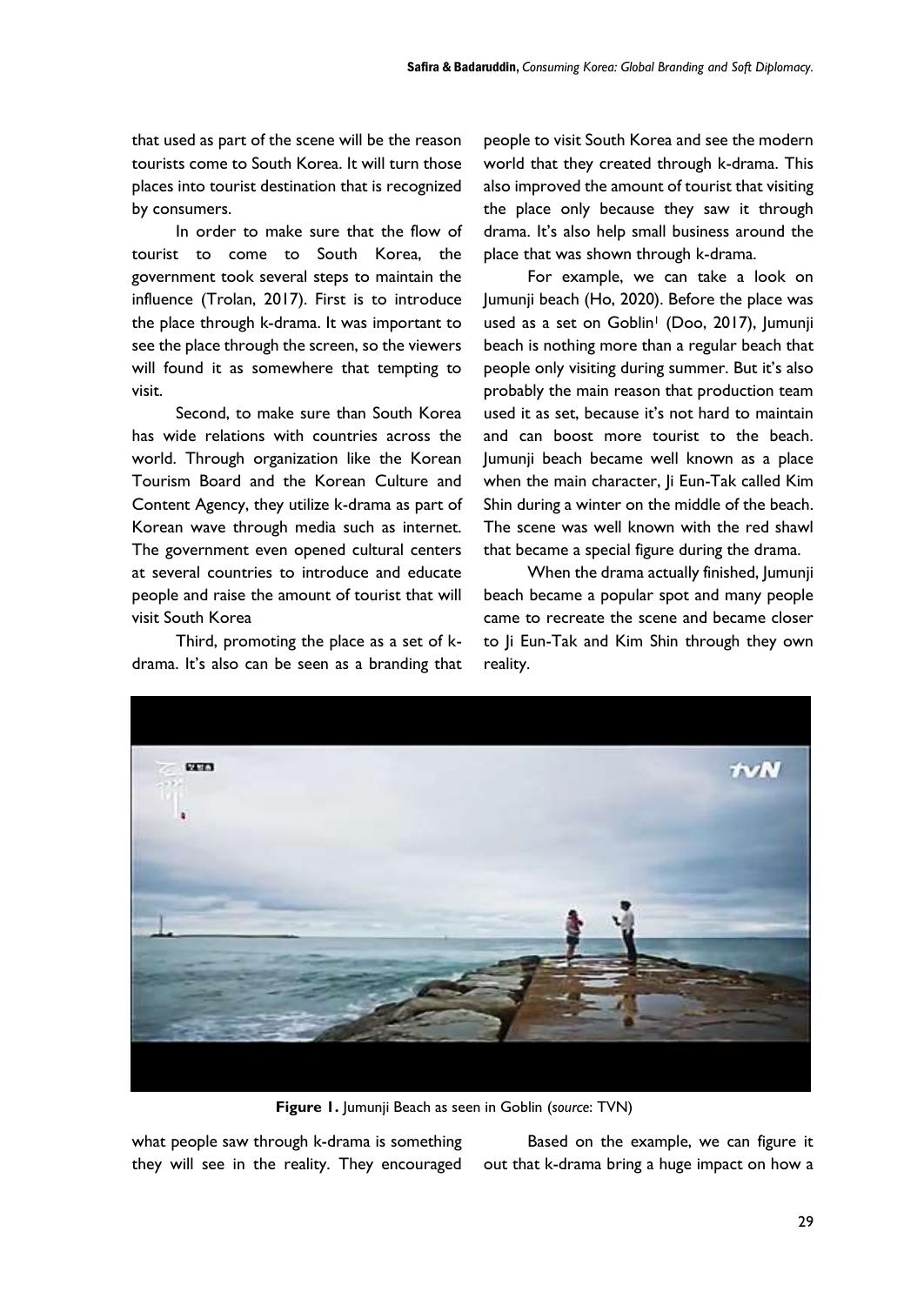certain place can be seen for public. It might only take less than a minute for people to see the scene, but it will stay on their mind longer and impacted to them wanting to visiting the place. Because people see from their eyes about things they think is interesting. This causing to the rise of tourist that visited Jumunji beach to recreate the scene, even though if it's on winter.

# **Cultures**

South Korea is known for their diverse culture. It won't be a surprise to use k-drama as a form to reach people and to give them any understandable explanation over South Korea's culture. The culture itself can be a language or even the traditional clothes, Han Bok. These introductions on South Korea's culture lead to the increase of people that found it interesting.

There's a lot of things that traveler reflected from the culture they saw on k-drama to real life. For example, the use of common words based on Korean. Since they were exposed to the language itself, even with the subtitle, traveler might pick up some words that eventually will be use while being in the community. This words can be as a replacement of words in their own languages, such as 'sorry' will be replaced with 'mian' or 'mianhae'<sup>2</sup> (Soompi, 2017), 'really?' will be replaced with 'jinjja?'3, and any words to replace brother and sister like 'oppa', 'hyeong', 'nuna', and 'eonni'<sup>4</sup> (90 Day Korean, 2020).

In recent time, using the word "hyeong" was to replace the word "brother" and "sister" in Indonesia's culture (Lisdya, 2020). This kind of change happened after the public was exposed over and over again with k-drama and k-pop. Even though the use of this word might not the one that South Korea purposely used, but we can't deny that this part of culture has been implemented into Indonesia's adolescents and adults. This implementation can be seen through social media such as Twitter, Instagram, and Youtube. But, we need to highlight, that even though the word "hyeong" was included in Indonesia's slang words, people that have been exposed to k-drama longer (estimated around 5

to 10 years) will found this as something that offended both them and the culture they like (Sari, 2020).

Besides the use of Korean as a substitute for their first language, the traveler also learns the traditional clothes or even streetwear that known as the "Korean style". After traveler saw most clothing from k-drama, there's some part of the culture that translated to the worldwide clothing industry. Such as making Han Bok into daily clothes that can be wear not only by Koreans but also Foreigners (Sunder, 2021). Han Bok itself was a semi-formal or formal twopiece outfit that was use during festivals, ceremonies, and celebrations. Hanbok was known as a traditional clothing that represent five elements of yin and yang that originated during Goguryeo Kingdom (37 BCE – 668 CE). Now days, Han Bok not only resemble South Korea's traditional clothes but also as a sign of Korean culture to be known globally. It was shown on how public started to accepted hanbok as a daily wear.

Hanbok no longer represent semi-formal and formal, but also casual wear. Even though the design remained almost the same, hanbok received some twist such as adding other country culture into the outfit, for example adding batik as part of hanbok as a fusion between Indonesia and South Korea's cultures. On other hand, several hanbok received a simplified design that looks more casual to wear in daily.

Not only languages and clothing, traveler also learns the basic habit until cultural things from k-drama. They learned the custom that Korean people usually do, such as drinking attitude. This shown that k-drama actually managed to deliver the culture of South Korea globally. It's not only as a theory, but also implemented to the public while putting the twist with the culture on several countries. This also shown that South Korea's cultures in general is like a fluid that can fit to any circumstances, but also something new that people want to try and learn.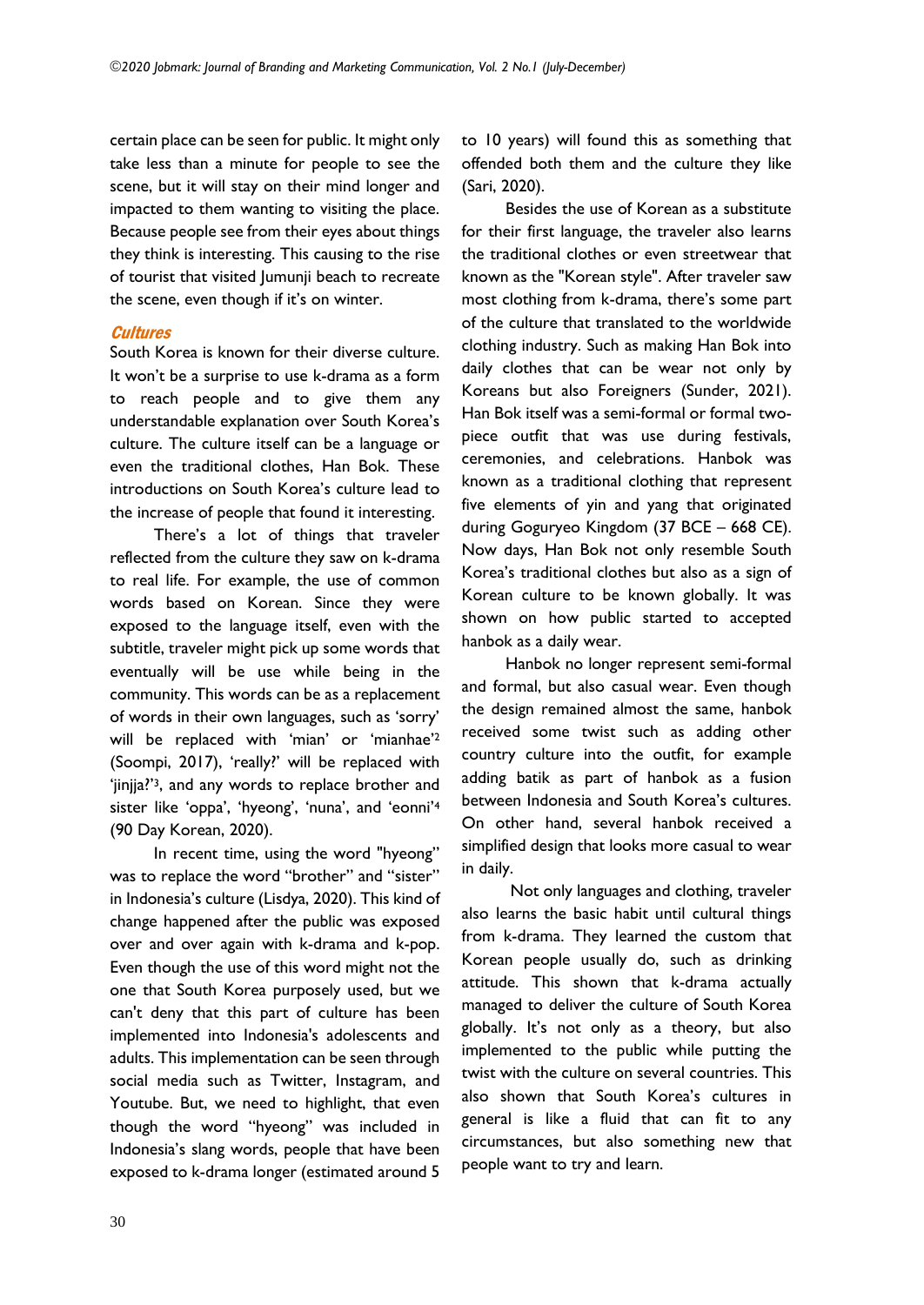#### **Casts**

Beside cultures and places, casts are one of the aspect that impact how k-drama have a special place for consumers. Both actor and actress must have a certain visual, ability to act, and how they are able to become the character. It's happen because the casts might need to leave their identity to become the character inside the drama. The more they manage to do it smoothly, the more the production believes they choose the right casts.

Despite being chosen by the production; consumers have their own preferences on casts. There's several casts that have their own specialist. For example, Lee Min-ho that known for his 'rich boy' image, it's happened due to how he chooses his role. Other example that can we see is how Han So-hee received her image, because she always received antagonist roles.

*"K-drama choose the casts depend on how their characters on the production. Every cast has their own characteristics according on how their acting on the previous dramas." (Subject 1, July 11th 2020, interview, Depok)*

Even with the criteria that we saw earlier, the production always trying to find a gap to make sure that their cast won't be monotone on actors and actress with high popularity. Sometimes, they cast idol that have experiences with drama. For example, Do Kyung-soo from boy group EXO. As an idol and an actor, he has several roles on well-known drama such as It's Okay, That's Love and Hello Monster.

Similar with Lee Min-ho and Han So-hee, Do Kyung-soo have a certain image on consumer's perspective. What makes his condition different is, he is an idol actor. Even without being an actor, he already has a huge fandom that will support him. This kind of situation has been used by the production team and the government as their source of promotions. Having a certain actors and actress that can fit in the characters, but also having a huge fandom will be their advantages. This due to the conditions that viewers want to see their

favorite actors and actress but also having casts that suitable to their preferences and the storyline.

But sometimes, it's the way to sell the drama. How people will consume it and how people will understand more without deeply researching the culture, as casts was use as the way to promoting it. In the end, casts were only a tool that used to gain South Korea's goals to introduce their cultures to the world. While the popularity and the recognition as an actor or actress, it was only the plus side from these conditions. Either or not the cast was judge according to their performance is out of the production team's jobs. Since from the first performance, casts already agree for being the extension of k-drama to reach people all over the world.

We also need to know that choosing the right cast was needed since cast also can destroy the promotion of the drama. The public was always looking for the actor or actress that have a flawless image and behavior since they will receive a lot of attention and feedback. But, there's a chance even casts can have a dark past or even done something wrong before joining the k-drama world. It might lead to the boycott of the drama or the drama might not even have shown on national TV. For example, Jisoo<sup>5</sup> that known for being a second lead on Moon Lovers: Scarlet Heart Ryeo and male lead on Lunch Box. On his recent drama, River Where the Moon Rises (Lova, 2021), he became the male lead but got into a scandal because of his behavior to woman, sexual harassment, and bullying that he done explicitly.

It's lead the public boycott on him, the petition was published and demanded that the production need to re-produce the drama with new male lead. Jisoo ended up joining the public service as part of his mandatory military (Conran, 2021). Even though the drama has been released, the public demand that production change the male cast for the rest of the episode that haven't been release.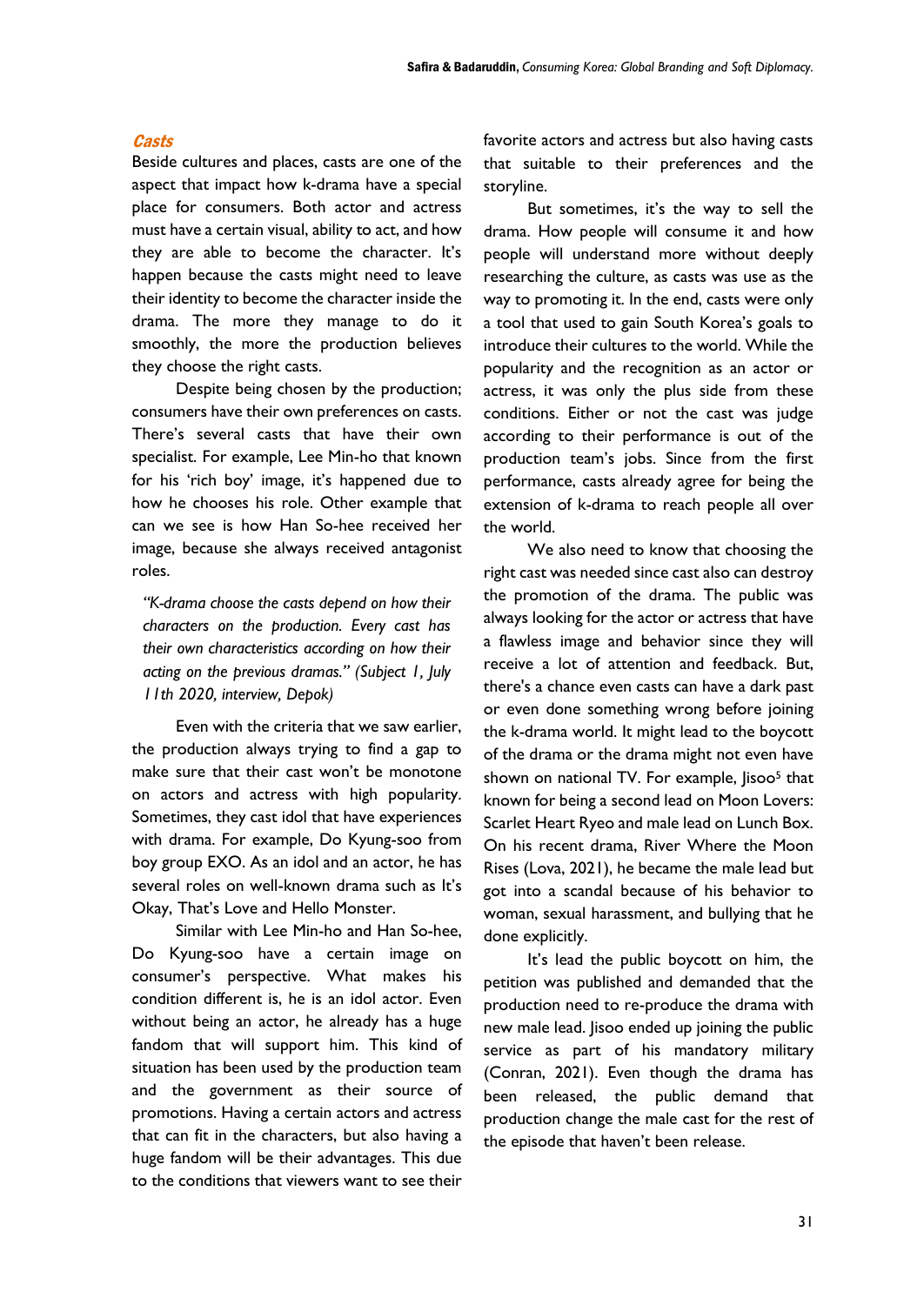For other example, Park Hye-Soo from drama Dear M<sup>6</sup> (Janati, 2021). The drama supposedly releases on February 26th, 2021. But due to the recent scandal about her attitude on high school, she was accused as a bully (Kim, 2021). Even though the truth hasn't reveal yet, but the release of Dear M has been postponed until further due. It's show the impact on how cast's public appearance can affect how the public see the drama. It's also will effect on how the drama will be accepted on the national TV. If the scandal was true, the drama won't even release on the national TV until public forget about the scandal.

Even if the drama was released through VOD, there's a small chance that it might get high rating. Because even if the actress didn't do something that the scandal claim, she can't return her image to the previous one. She will still be claim as 'the actress that got into bullying

image they want to have. With the consumers, especially consumer from South Korea, an actor or actress should have a clean background, good attitude, visual, and good acting skill. It is becoming the most important thing that an actor or actress should have. If they don't have one from those four criteria, there's a chance that they won't be last long enough to promote their drama.

## **Products**

K-drama has been used as a way to introduce South Korea's products for many years. Kdrama also known with how much they took part on endorsements. People might see several things like gadget, cosmetics, even food. Depending on consumers' preferences, they usually found something interesting with products that k-drama presented in every episode.



**Figure 2.** Korean food as seen on Itaewon Class (*source*: Netflix)

scandal' and it will give an impact to any of her drama in the future.

At the end, casts really have a huge impact on how a drama can be accepted by public. Things like attitudes, pasts, until their capabilities in acting have contribution on what kind of

For example, when Itaewon Class<sup>7</sup> (Jung, 2020) got high ratings on every episode, consumers highlighting the fact that this drama introducing Korean food globally. After the drama aired, there is a certain food that gained more popularity like Sundubu Jjigae and Eomuk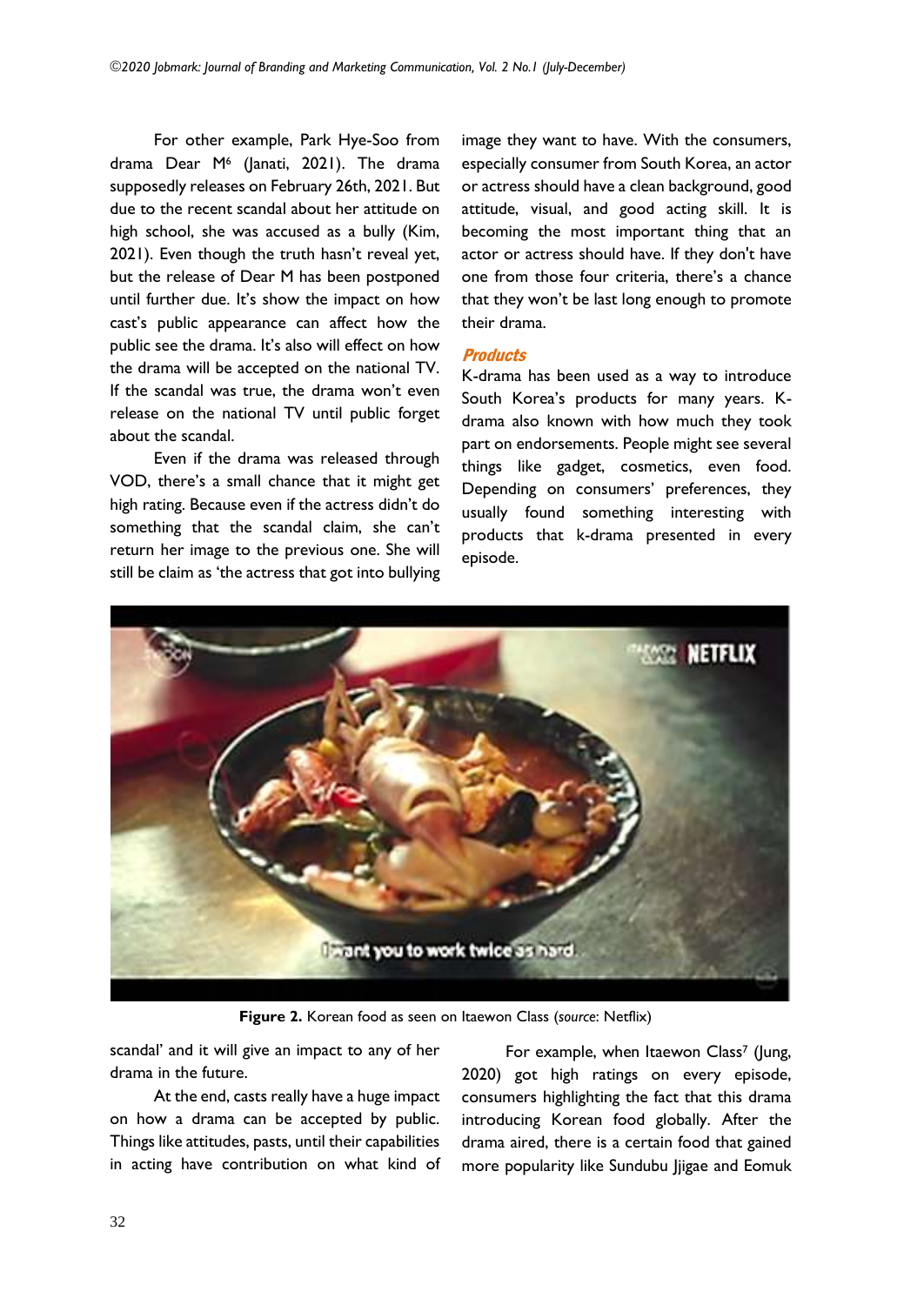Tang. Even when consumers knew about those foods, there are still certain demands to the foods they saw.

Due to high demand on the foods that showed during the drama, there even some company that makes food close enough like the one on Itaewon Class. It makes viewers feel closer to their favorite characters and situations inside the drama. It's not only impacted consumers' preferences on products, nor their knowledge about South Korea's products. That's how it works with subject 2, he feels the need to eat something that he saw through kdrama for the sake of feeling closer to the character or certain scene. He also realized the main reason of how he became more consumptive because he found that products that k-drama presented is something that he need or want to try.

*"I prefer to eat food like South Korean's street food, for example tteokboki, hotteok, or Korean BBQ. I don't feel the need to visit tourism places that was used for k-drama. For me, if I'm not coming for the food, there's nothing that I could do if I visit South Korea." (Subject 2, January 24th 2020, interview, Tangerang)*

It will also rise the selling of any kind of products that are related to what they saw in the drama, this will also lead to the increasing of demand and production on these products on a global level. In the end, the products became highly popular and became consumers' preferences.

For another example, we can use Koreanbeauty or well known as k-beauty. During filming of k-drama, the production always has a partnership with several companies including kbeauty companies. K-drama was used as a promotion tool as an exchange for the partnership that both the production team and the company. On the production of True Beauty<sup>8</sup>, the team was having a partnership with Colorgram (Zelikha, 2021). The make-up company got tons of screen time while being used by the female lead, Moon Ga-Young. When the drama finally finished, the products that were used became popular among viewers. Even a drugstore company, Olive Young, directly sent the product from Korea to the customers that ordered it from another country, like Indonesia.

This kind of thing also happened because the same reason like the previous example, the demand of the thing that viewers saw through k-drama. Viewers want to imitate what they saw, feel and expected from k-drama.

It will also impact South Korea's economy. Since the product was introduce by kdrama, it was considered as a cultural export. It will leads to the increasing income that can be used by the country and companies, beside that, it will also give South Korea's a chance to develop new products that will fit in with the consumers. On how and when South Korea will use the k-drama for introducing the products is doesn't matter, since consumers already set their eyes to what k-drama will present.

## K-Drama, Global Branding, and Soft Diplomacy

By using globalization as the way to introduce the culture to the world, k-drama focus on using the existence of South Korea's cultures and the need of new contents as their ways to reach consumers (Dinnie, 2009). Besides distributing the cultures globally, K-Drama has a huge impact on several things, such as global branding and soft diplomacy.

South Korea used to be known as a country that split up due to the problem that happened with Korea War. For a commoner, South Korea's image was influenced with North Korea's image (Boik, 2011). It makes them unapproachable even though it's not entirely their fault. From k-drama, South Korea trying to change their global branding to gain more recognition. As they tried to gain more recognition over and over again, South Korea become more approachable because how they tried to open up to the world through k-drama. Even though there's some misconception about their way to gain their new global branding, we need to really admit that South Korea's gained their popularity because they managed to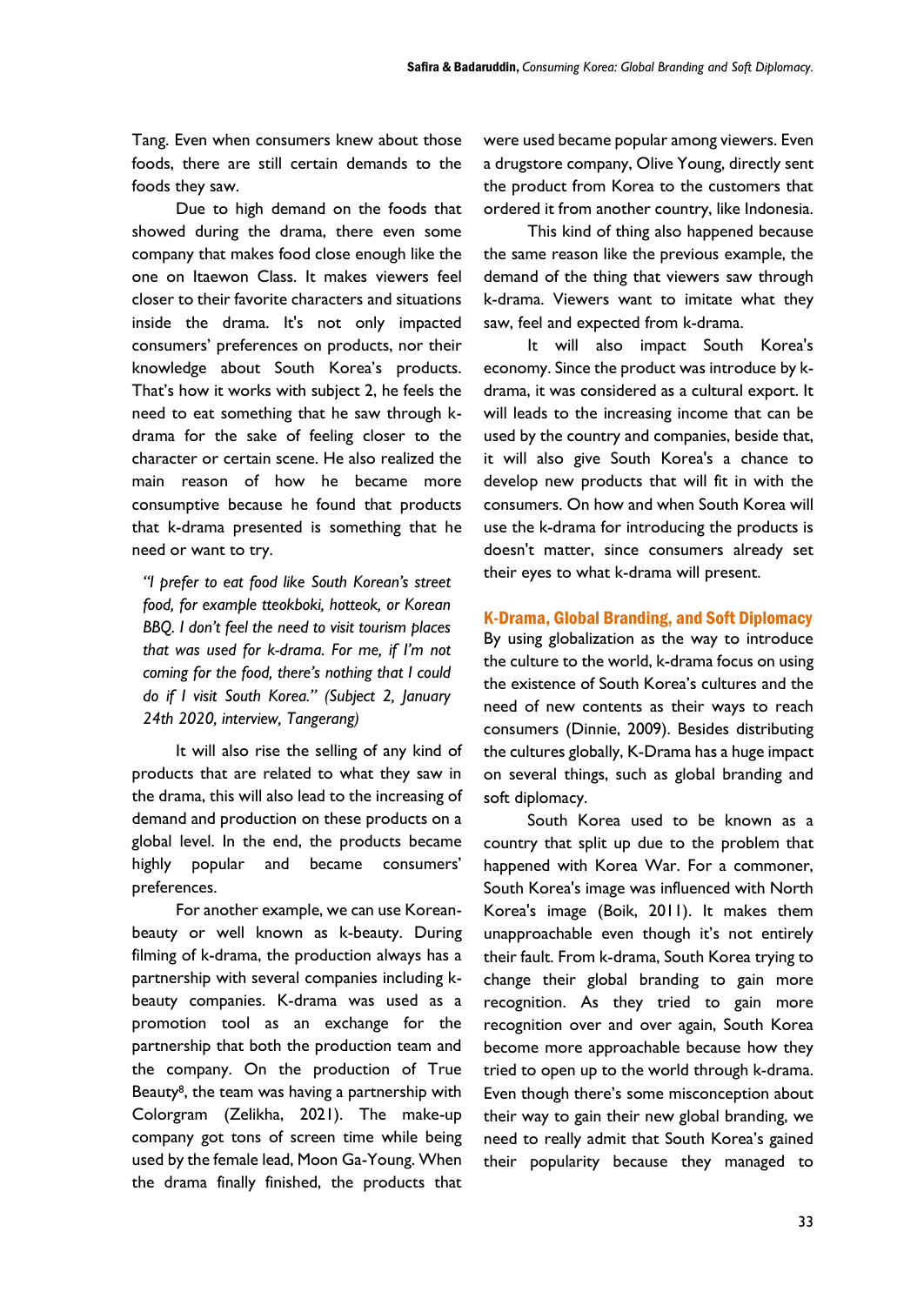introduce their cultures in the most delightful way. They didn't force the world to accept kdrama, but they tried to introduce it slowly until they have enough people as k-drama fans.

Its lead us to understand several things. At first, k-drama was a way to introduce their cultures to the world. But now, it's a way to gain more power in every aspect outside their cultures. It could be the way to gain cooperation on economic and politics. This was according to Lee Myung Bak, former president of South Korea's vision through Global Korea. This vision has a purpose to improve South Korea's branding on certain area such as culture diplomacy, terrorism, and reformation of multilateral system. Through these areas, South Korea's has the opportunities for developing new relations with other country and increasing their profit on international level.

To maintain the branding that South Korea tried to get and maintain, the government have a program called the Korean Trade-Investment Promotion Agency (KOTRA) that established around 1962. KOTRA carried the purpose to helping South Korea on their economic development, including exporting culture, products, and introducing tourism. This make KOTRA also supporting cultural products such as k-drama to be introduce to the world. As long as k-drama has a purpose to gained more economic development, there's nothing that South Korea need to be worry about (Lin H. , 2017).

Alongside of having a new global branding, South Korea also needs to establish diplomatic representation with cultural exchange and export to be considered in South Korea's politics. Since k-drama has been introducing as South Korea's culture, the government need to have a good relation with several countries. For example, having a bilateral relation with Indonesia. K-drama have a huge fandom at Indonesia, it won't be so hard to change South Korea's global branding on consumers' point of view. While South Korea introduced their cultures, they also had their cooperation. Like having cooperation using drama that involved South Korea and Indonesia. This cooperation happened several times on the past, like on K-FOOD FAIR 2015 when South Korea and Indonesia has a web drama called Lunch Box<sup>9</sup> (Vita, 2020). The drama was released on 2015 and still gained more appreciation for it, even the viewers asked for a new season on the drama. Or through Love Distance<sup>10</sup> with two seasons (Aprilia, 2018). In this drama, production team involved several actor and actress like Lee Hyun-joo from UNI.T, Park Nam, and many more.

Since k-drama has been well-known as a global content, South Korea has receiving several new global branding. That's mean that kdrama managed to deliver their purposes to spread South Korean's socials, politics, and cultures. This makes the global community not only loving the content, but also loving the cultures or even any habits that probably they haven't see in their everyday life. For example, South Korean known as a country that full with innovation. Being on top of the industry alongside other contents like Bollywood and Hollywood doesn't make them stop giving a new innovation for their viewers. As a content that can be useful for introducing new branding to their own country, k-drama keep innovating with new things. This is how they landed to the 'innovation country' branding, because they never stop to find new innovation.

It might start with using new genres, having a rising star actor or actress as their casts, choosing any new places, or even introducing new products to their viewers. At some point, South Korea's slowly gained their new branding as a country that full with innovations. It's probably the reason why the world started to learn k-drama more, because South Korea itself always introducing new things or new combination. Sometimes, is simply as something that close to the viewers' hearts or probably only something that they never see in their entire life.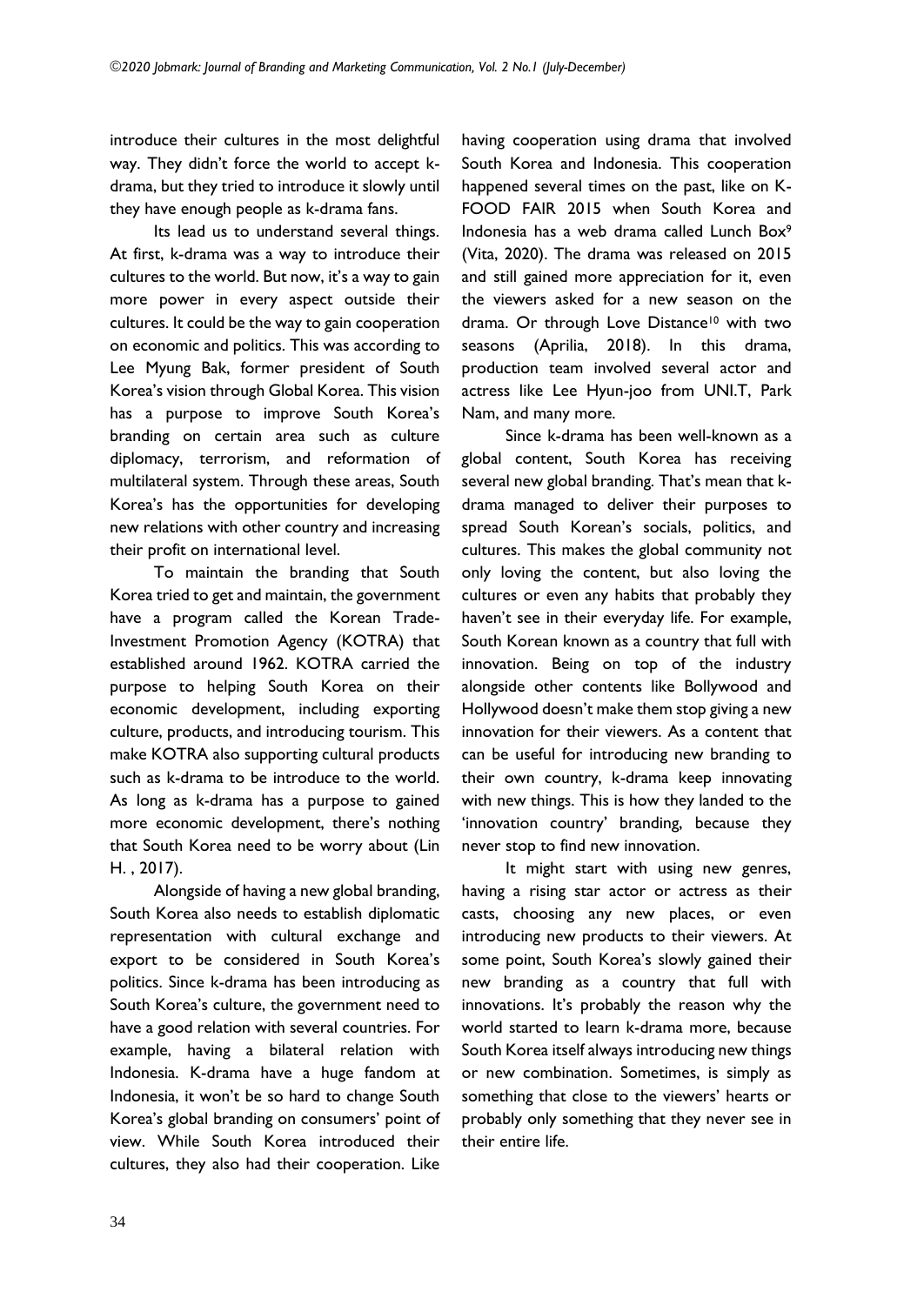It is bringing South Korea to gain a new branding for consumers, especially the subjects that took part in this research. This branding can be 'a country that closes to their life and culture' or 'a global culture'. Since k-drama was introduced for years, it has become something that consumers recognized immediately. For several countries, they feel there's a similar habit or cultures between South Korea and their country. But there's also a tendency that kdrama has become a global culture. It won't be surprising if anyone will find that k-drama or even South Korea's cultures in general as something that familiar to their life.

It's based on the fact that South Korea never forcing the world to accept their culture. Instead of forcing people with a huge scale of culture that come to their country, they introduce it one by one and slowly. That's why Korean Wave can be introduced; k-drama became the starting point before the rest of the aspect, such as k-pop and k-beauty follow it.

While South Korea used k-drama as the way to introduce their cultures, we can't deny that it also considers as a form of soft diplomacy. K-drama was expected as a soft power and the plan to spread it around the world as a soft diplomacy. According to Joseph S. Nye (Nye, 2008), soft power is the key of success for every international politics. Every country has both hard power and soft power. Hard power represents the military and the economic, while soft power represents culture, life style, and social systems (Lin & Hongtao, 2017). K-drama was part of soft power due to the ability for influencing people's hobbies, mindset, and preferences (Yani & Lusiana, 2018). But depend on how to use it; it was part of the country's job. On how South Korea introduces their cultures through k-drama is what we called soft diplomacy. Since k-drama is an attractive soft power, South Korea relies on k-drama as their tools since other countries respected its value.

On the bright side, using k-drama is a useful way to reach every country and makes South Korea more approachable. People especially cyber traveler feels closer to the South Korea's culture, instead their own culture. On the dark side, cyber travelers were only a pawn for South Korea. When they gain more people to enjoying their content, that's also the time when countries find South Korea as a worthy opponent that can be useful in their bilateral relations.

Using k-drama will also lead to a consumptive lifestyle that was introduced to cyber travelers. They grew to like South Korea's products and want to have them. The cyber traveler became a milestone for South Korea to reach a global scale. At the same time, there's a tendency when they saw any South Korea's products, it will affect how the decision making in the future. As an example, when traveler saw any certain food from k-drama. They want to eat that kind of food and re-create the scene with consuming that food.

Traveler became a way to reach that; they no longer serve their purpose as a consumer that love to consuming k-drama. They became the tools for South Korea to gain more things. Being consumptive might be sounds bad, but besides this new trait for traveler; South Korea's soft diplomacy didn't lead to any side effects from the diplomacy side. But still, having a high consumption behavior won't be a good thing for traveler or the fact they were used as a pawn to reach new purposes. Because there are possibilities that traveler that construct the role as victim of South Korea's soft diplomacy are individual that applied k-drama into their life according to what South Korea wants. As long as South Korea managed to maintain their branding to be close to the world, traveler needs to keep learning and applying the cultures that have been offered.

## **CONCLUSION**

This research has revealed that South Korea managed to re-create a new global branding through k-drama. In the eyes of the k-drama consumers and virtual travelers, South Korea became a country that full of innovation and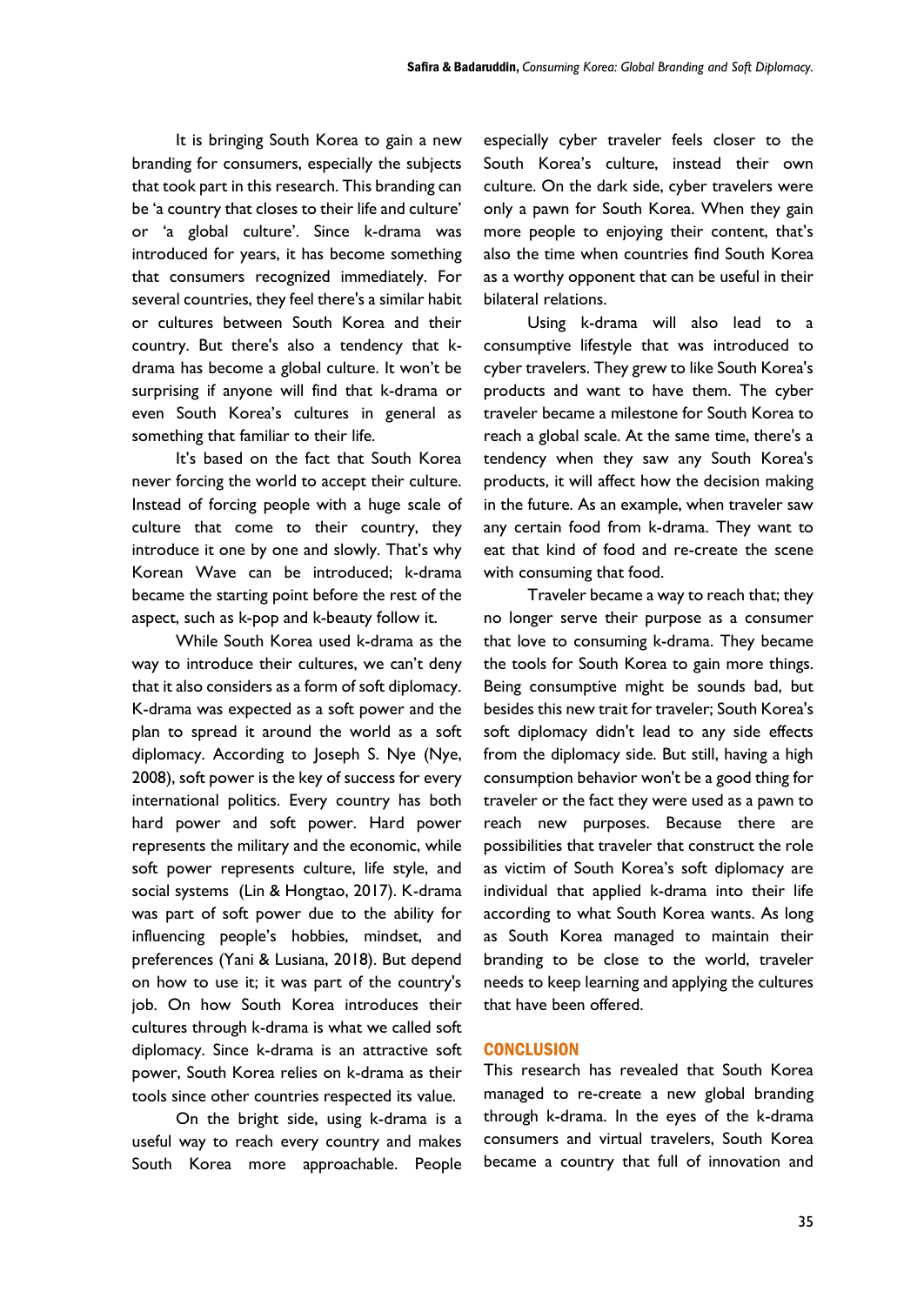more approachable in every aspect. But on the other side, South Korea used the travelers as its way to reach a new level of global acceptance, more than a new level of global adoption of South Korean culture. The beneficial thing for South Korea is when the virtual travelers applied what they saw on k-drama into their real-life and became more consumptive to South Korean commodities. Moreover while virtual travelers are attracted to visit South Korea physically as tourists, they will be consuming Korea in a much deeper sense.

In conclusion, the author found that South Korea's effort to globalize its national branding has been successful through the marketing of their k-drama, then attract consumers not merely to watch the drama itself but also to imagine the South Korean real condition through virtual traveling.

The limitation of this phenomenology research is the author only focused on two subjects. So, we could not expand our elaboration into a wider spectrum of analysis. This research might be not having a wide conclusion and arguments, while there's a chance to gain a wider view with more subjects. But researcher will suggest the next research to involve more subjects then elaborate deeper about their experience and comparing each subjects' case.

## References

- 90 Day Korean. (2020, Oktober 13). *Korean Drama Phrases – Top 28 Words & Expressions for K-Drama Fans*. 90 Day Korean. https://www.90daykorean.com/korean-dramaphrases/
- Adler, P. A., & Adler, P. (1987). *Membership Roles in Field Research*. Sage Publication.
- Aprilia, N. G. (2018, April 4). *Love Distance, Drama Kece Hasil Kolaborasi Indonesia dan Korea yang Bikin*  Penasaran. **Grid.id.** Grid.id. https://www.grid.id/read/04199863/lovedistance-drama-kece-hasil-kolaborasi-indonesiadan-korea-yang-bikin-penasaran?page=all
- Bakry, U. S. (2016). *Metode Penelitian Hubungan Internasional*. Pustaka Pelajar.
- Boik, W. (2011). *Understanding the North Korea Problem: Why It Has Become the "Land of Lousy Options"*. Carlisle: The Letort Papers.
- Conran, P. (2021, March 5). *Allegations of bullying from stars' school days rock K-drama productions, with Ji Soo forced to quit River Where the Moon Rises*. South China Morning Post. https://www.scmp.com/lifestyle/k-pop/kdrama/article/3124255/abuse-claims-starsschool-days-rock-k-drama-productions-ji
- Dinnie, K. (2009). Repositioning the Korea Brand to a Global Audience: Challenges, Pitfalls, and Current Strategy. *Korea Economic Institute-Academic Paper Series, 4*, 1-6.
- Doo, R. (2017, January 6). *Korean drama 'Goblin' popular but controversial*. The Jakarta Post: https://www.thejakartapost.com/life/2017/01/06/ korean-drama-goblin-popular-butcontroversial.html
- Esterberg, K. G. (2002). *Qualitative Methods in Social Research*. McGraw Hill.
- Febrian, R., Angelina, T., & Islam, P. A. (2020, May 20). *Mendalami Invasi Drama Korea: Dukungan Pemerintah dan Strategi Pelaku Industri*. VOI. https://voi.id/tulisan-seri/6203/mendalami-invasidrama-korea-dukungan-pemerintah-dan-strategipelaku-industri
- Ho, H. (2020, June 15). *The 'Korean Wave': pop culture and tourism*. The Boar. https://theboar.org/2020/06/the-korean-wave/
- Janati, F. (2021, February 25). *Pihak Produksi Drama Dear M Selidiki Kontroversi Park Hye Soo*. Kompas.com.

https://www.kompas.com/hype/read/2021/02/25/ 111138766/pihak-produksi-drama-dear-mselidiki-kontroversi-park-hye-soo

- Jeong, J.-S., Lee, S.-H., & Lee, S.-G. (2017). When Indonesians Routinely Consume Korean Pop Culture: Revisiting Jakartan Fans of the Korean Drama Dae Jang Geum. *International Journal of Communication 11*, 2288-2307.
- Ju, H. (2018). The Korean Wave and Korean Dramas*. Oxford Research Encyclopaedia Dramas*. https://doi.org/10.1093/acrefore/9780190228613 .013.715
- Ju, H. (2020). Korean TV Drama Viewership on Netflix: Transcultural Affection, Romance, and Identities. *Journal of International and Intercultural,* 32-48.

https://doi.org/10.1080/17513057.2019.1606269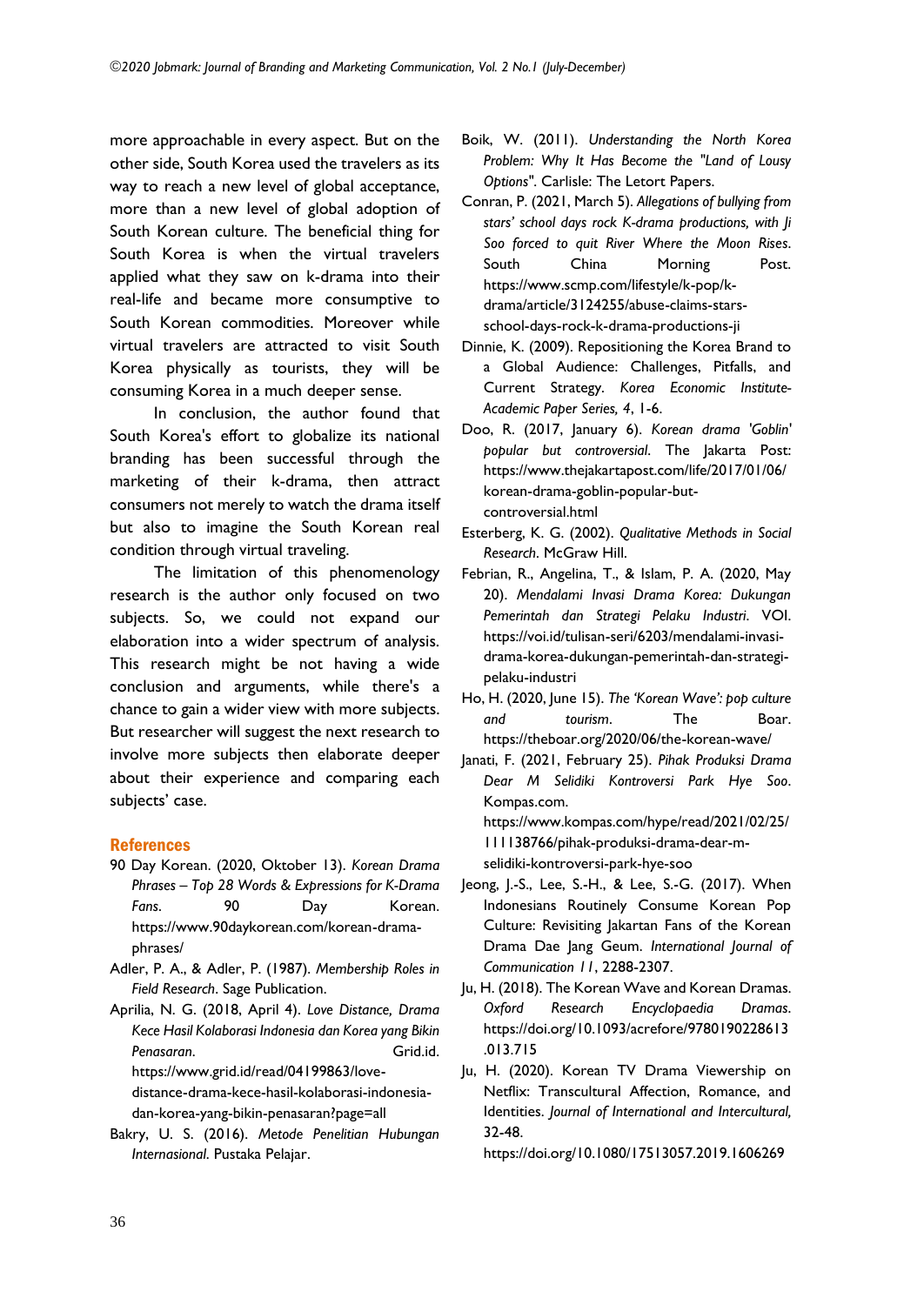- Jung, E. A. (2020, April 4). *Itaewon Class, a Korean Drama That Just Hits Different*. Vulture. https://www.vulture.com/2020/04/itaewon-classa-korean-drama-that-just-hits-different.html
- Khoiri, A. (2018, Maret 18). *Drama Korea Punya Potensi Pasar Besar di Indonesia*. CNN Indonesia. https://www.cnnindonesia.com/hiburan/2018031 7185702-220-283840/drama-korea-punyapotensi-pasar-besar-di-indonesia
- Kim, L. (2021, February 22). *Park Hye Soo's Agency Denies School Violence Allegations + Announces Plans to Take Legal Action*. Soompi. https://www.soompi.com/article/1455712wpp/pa rk-hye-soos-agency-denies-school-violenceallegations-announces-plans-to-take-legal-action
- KOCIS, K. C. (2015). *Korean Culture Vol.3: K-Drama, a New TV Genre with Global Appeal*. Korean Culture and Information Service, Ministry of Culture, Sport and Tourism.
- Kurt, I., & Gok, H. (2015). Impact of Technology on the Perceptions of Culture Shock. *Mevlana International Journal of Moral and Values Education (MIJMVE) Impact of Technology on the Perceptions of Culture Shock, 2*, 21-28. http://mijmve.mevlana.edu.tr
- Larasati, D. (2018). Globalisasi Budaya dan Identitas: Pengaruh dan Eksistensi Hallyu (Korean Wave) versus Westernisasi di Indonesia. *Jurnal Hubungan Internasional, 11*, 109 - 120. http://dx.doi.org/10.20473/jhi.v11i1.8749
- Lin, H. (2017, January 27). *Branding-Focused Initiative: Korea's Global Brand Program*. Asia Pacific Foundation of Canada. https://www.asiapacific.ca/researchreport/branding-focused-initiative-koreas-globalbrand-program
- Lin, L., & Hongtao, L. (2017). Joseph Nye's Soft Power Theory and Its Revelation Towards Ideological and Political Education. *Humanities and Social Sciences*, 69-74.
- Lisdya, S. (2020, October 9). *Populer Digunakan di Media Sosial, Ini Arti Kosa Kata 'Hyung'*. Urban Asia: https://www.urbanasia.com/populer-digunakandi-media-sosial-ini-arti-kosa-kata-hyung-U20047

Lova, C. (2021, March 3). *KBS Keluarkan Ji Soo Sebagai Pemeran Utama Drama River Where the Moon Rises*. Kompas.com:

https://www.kompas.com/hype/read/2021/03/05/ 101721166/kbs-keluarkan-ji-soo-sebagai-

pemeran-utama-drama-river-where-the-moonrises

- Macek, J. (2004). Defining Cyberculture (Koncept rané kyberkultury). In V. Jaromir, & B. Pavlina (eds.), *Média a realita* (pp. 35-65). Brno: Masaryk University.
- Margaretha, J. (2014). *Trifecta of Korean Wave: Pemerintah, Media, dan Budaya*. Universitas Indonesia.
- Mujib, A. (2015). Pendekatan Fenomenologi dalam Studi Islam. *Al-Tadzkiyyah: Jurnal Pendidikan Islam, 6*, 167 - 183.
- Nye, J. S. (2008). Public Diplomacy and Soft Power. *The ANNALS of the American Academy of Political and Social Science, 616*, 94-109.
- Ramadhani, K., & Linandi, K. E. (2012). Korean Wave and Potential Impacts on Indonesia Adolescents and Other ASEAN Countries. *Asian Academic Society International Conference,* 20-26.
- Sari, I. P. (2020, September 11). *'Hyung' Jadi Bahasa Twitter, Enggak Boleh Sembarang Ucapkan ke Orang*  Korea! Grid.id. https://cewekbanget.grid.id/read/062332270/hyu ng-jadi-bahasa-twitter-enggak-boleh-sembarangucapkan-ke-orang-korea?page=all
- Soliha, I., & Briandana, R. (2015). Audience Interpretation on Korean TV Drama Series in Jakarta. *Jurnal Komunikasi Borneo, 4*, 45 - 55.
- Soompi. (2017, May 22). *20 Korean Words and Phrases That Every K-Drama Fan Should Know*. Soompi. https://www.soompi.com/article/985725wpp/20 korean-words-every-k-drama-fan-know
- Sugiyono. (2015). *Metode Penelitian Kombinasi (Mix Methods)*. Alfabeta.
- Sunder, K. (2021, February 23). *13 Traditional National Costumes from Around the World*. Fodor's Travel.

https://www.fodors.com/news/photos/13 traditional-national-costumes-from-around-theworld

- Trolan, J. (2017). A look into Korean popular culture and its tourism. *International Journal of Educational Policy Research and Review, 4*, 203 - 209.
- Tuffour, I. (2017). A Critical Overview of Interpretative Phenomenological Analysis: A Contemporary Qualitative Research Approach. *Journal of Healthcare Communications, 2*(4),
- Vita, M. D. (2020, November 23). *Kisah Cinta Jisoo dan Amelia Tantono Dibiarkan Gantung, Sutradara Ungkap Keinginan Produksi Web Drama Lunch Box 2*. Grid.id.

https://www.grid.id/read/042439141/kisah-cintajisoo-dan-amelia-tantono-dibiarkan-gantung